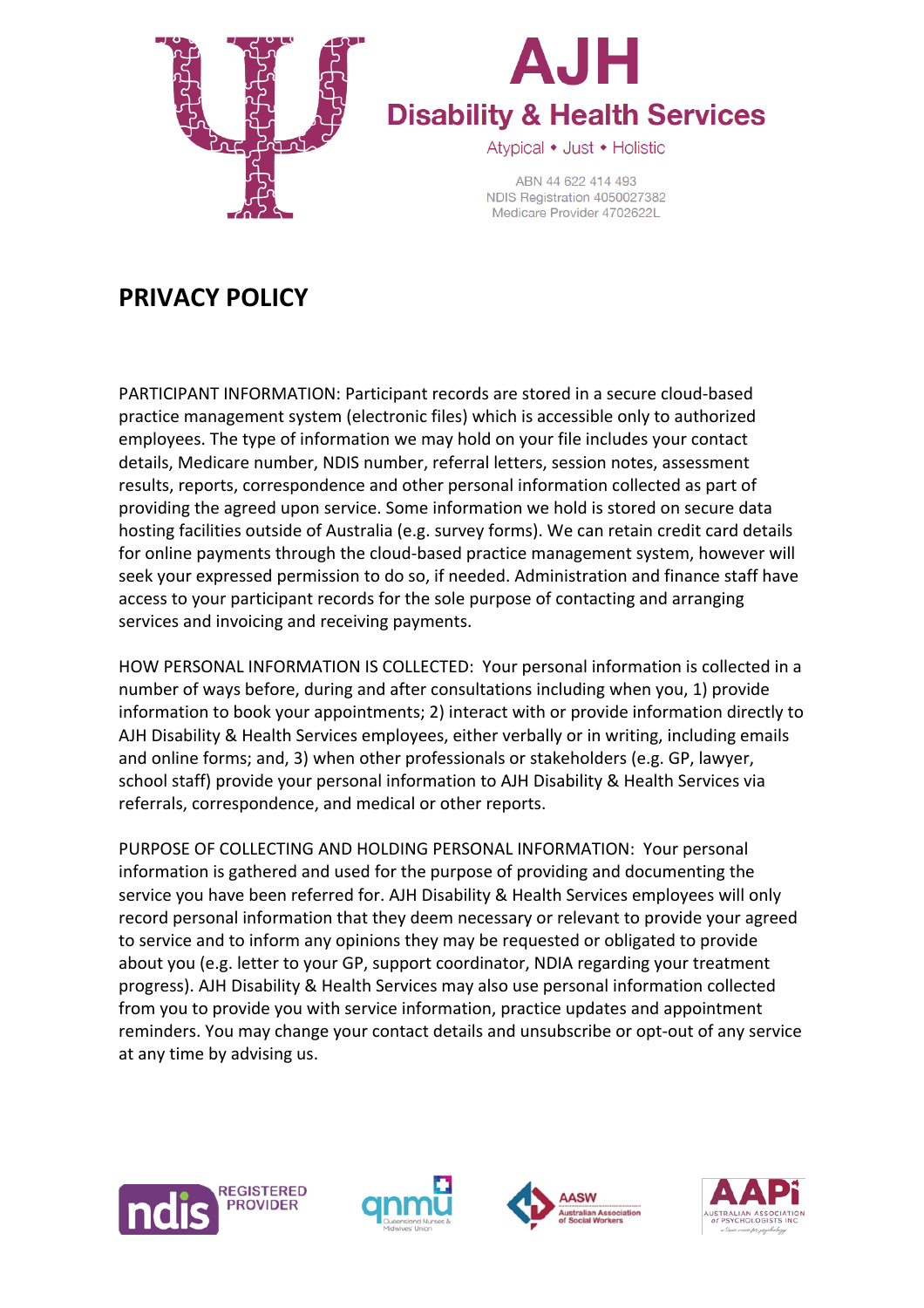



ABN 44 622 414 493 NDIS Registration 4050027382 Medicare Provider 4702622L

DISCLOSURE OF PERSONAL INFORMATION: Your personal information will not be disclosed except when:

- It is subpoenaed by a court; or
- Failure to disclose the information would, in the reasonable belief of your service provider or AJH Disability & Health Services Director, place you or another person at serious risk to life, health or safety; or
- Your or your Guardian's prior approval has been obtained to: (1) provide a letter or report to another professional or agency (e.g. GP or lawyer); or (2) discuss or share the information with another person (e.g. parent, carer or employer); or (3) disclose the information in another way (e.g. via email); or
- You would reasonably expect your personal information to be disclosed to another health practitioner or professional, and disclosure of your personal information to that third party is for a purpose directly related to the primary purpose for which your personal information was collected (i.e. your service under the signed service agreement); or
- Disclosure is otherwise required by law.

Your personal information will not be used, sold, rented or disclosed for any other purpose.

PROFESSIONAL SUPERVISION: From time to time, your provider may consult with their professional supervisor or another registered health practitioner about your case for the purpose of supervision and guidance to enhance their service to you. In such instances, your information will be deidentified (i.e. using a pseudonym), unless consulting with AJH Disability & Health Services Director (Principal Psychologist), whom is likely to know your identity and is also bound by the Privacy Act and this policy.

CONSEQUENCES OF NOT PROVIDING PERSONAL INFORMATION: If you do not wish to provide your personal information in a way anticipated by this Privacy Policy, that is okay. However, AJH Disability & Health Services may then be unable to provide the nominated service to you.







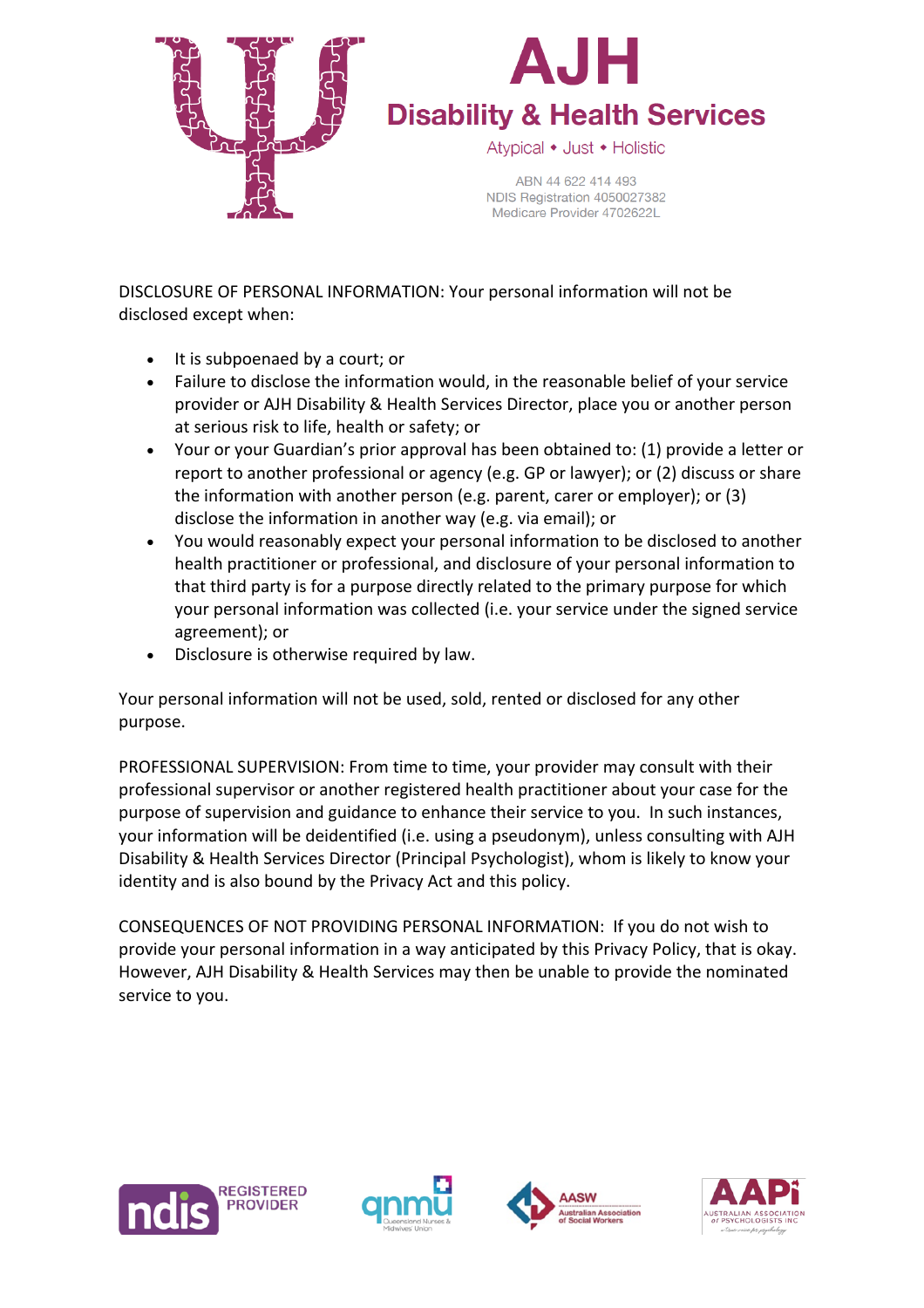



ABN 44 622 414 493 NDIS Registration 4050027382 Medicare Provider 4702622L

REQUESTS FOR CORRECTION OR ACCESS TO PARTICIPANT RECORDS: You may request to see the personal information in your participant record by writing to the Director of AJH Disability & Health Services. Your service provider will respond to your request in writing in 28 days and may or may not provide you access to this information, subject to the exceptions in the Privacy Act. Where access is granted, your service provider will require you to attend an appointment to view your personal information. Standard service fees apply to these appointments. You may also request to correct personal information on your participant record that is agreed to be inaccurate, out-of-date or incomplete. Requests to correct information should be made to your service provider or, where appropriate, to reception staff (e.g. updating address details). Reasonable steps will be taken to correct your information as soon as practicable or your service provider will at least respond to your request in writing within 28 days. In some instances, you may be required to attend an appointment for clarification purposes. Standard service rates may apply to these appointments depending on the nature of the requested corrections.

REQUESTS TO RELEASE PARTICIPANT RECORDS: This section describes our policy on responding to requests from participants, guardians, legal representatives or other relevant authorities, to release all or part of a participant's record. This policy does not pertain to subpoenas. Requests to release your information must be received in writing at least 28 days prior to the information being needed. Your service provider must have regard for legal and ethical exceptions in considering the request and will respond to the requesting party within 14 days. If there is no objection to the request, the requesting party will be invoiced for the anticipated cost of properly preparing and releasing your personal information. This process will be completed within 14 days of receiving full payment. In most instances, your service provider will require you to attend an appointment to review the information due to be released and to obtain your fully informed written consent to the release (signing a generic consent form is generally insufficient). Standard service fees apply to these appointments. Alternatively, you may make a written request to your service provider to provide a summary of your personal information, or a letter or report addressing the purpose that the personal information is being sought for, in accordance with our policy on the disclosure of participant information. Costs and timeframes for these requests are at the discretion of your service provider. Please note that we cannot be responsible for preserving the confidentiality of information that has left AJH Disability & Health Services control.